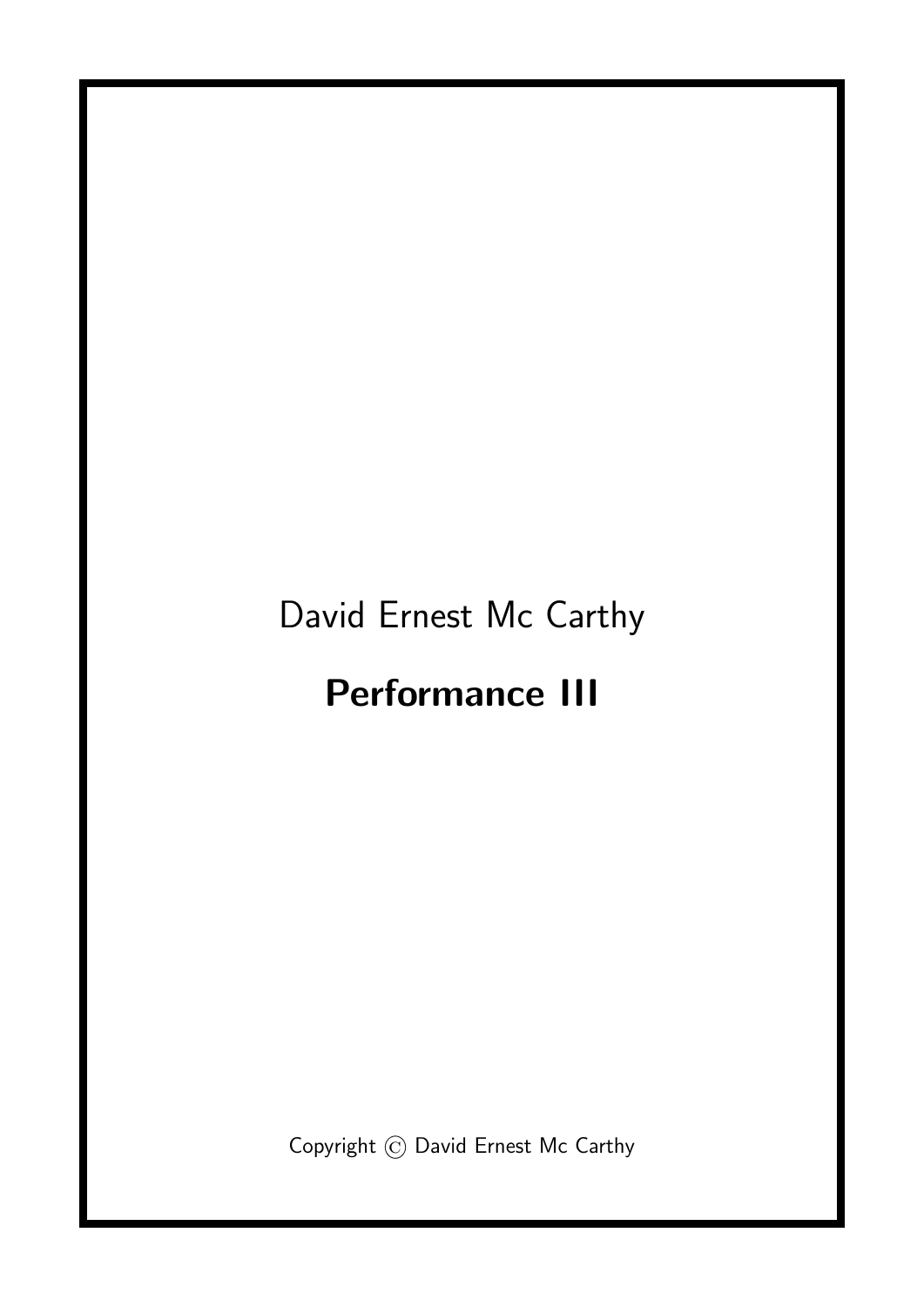"For Vehicle Sprayed By Automatic Gunfire"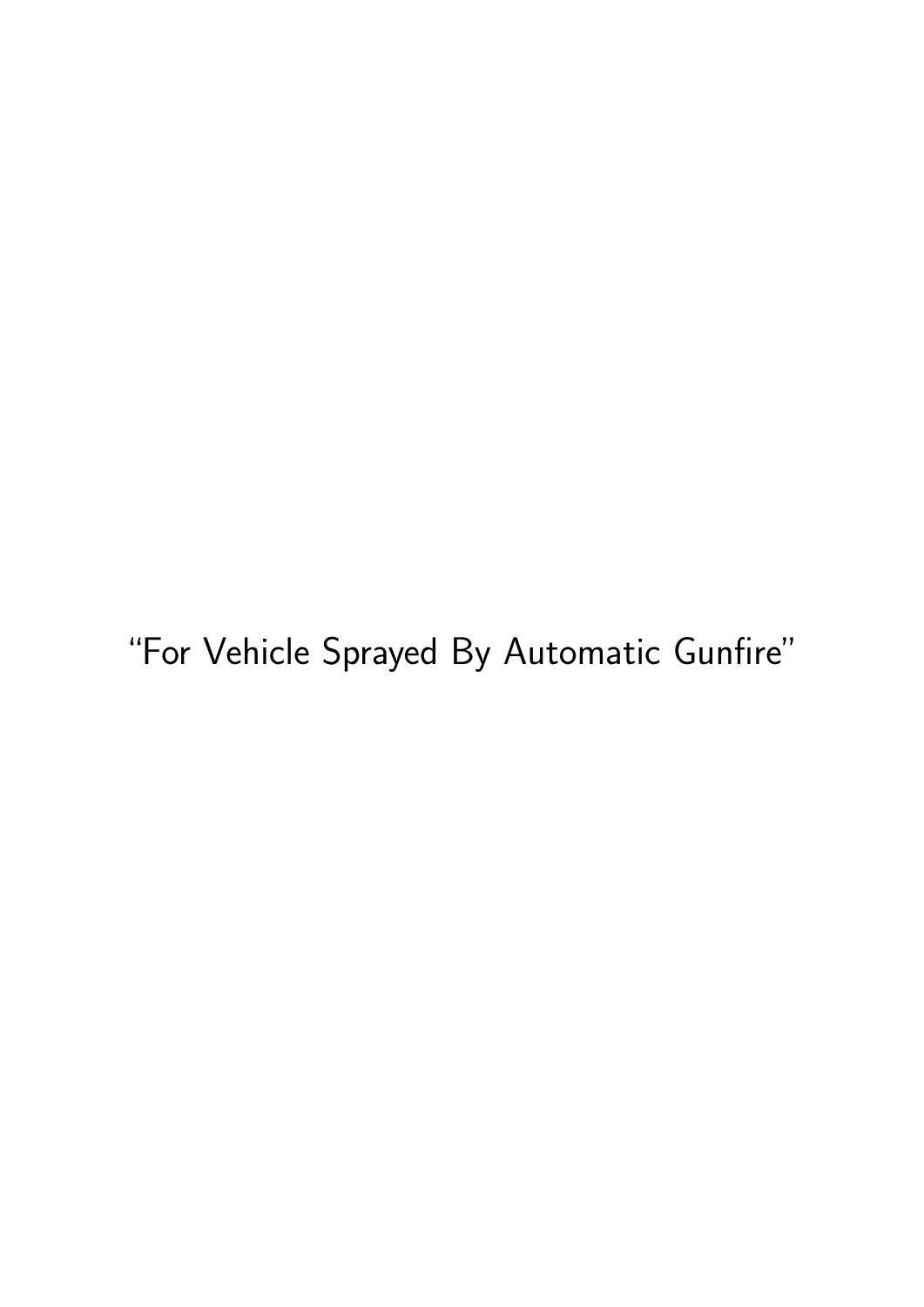• Using Any Appropriate Microphone Recording Technique, Audio Is Captured From The Interior Of Any Sealed Vehicle Being Sprayed With High Rate Gunfire. The Audio Is Diffused To An Audience, In Real Time.

• One Should Only Use Vehicles Which Are "End Of Life", And Which Would Serve No Other Practical Purpose For Normal Use.

• The Audience Should Be Able To Observe The Performance, Either Directly, Or, Indirectly Through Real Time Video Stream. The Audience May Be Present Nearby, But The Audio They Hear Should Be Exclusively That From What Is Captured By The Microphone(s) Inside The Vehicle.

• All Safety Measures Are Taken In An Exhaustive Manner, Being Patient, Ensuring That There Is Zero Possibility Of Any Injury To Any Person Or Living Creature, Nor Any Possibility Of Any Unauthorised Destruction Of Property. One Must Follow Safety Best Practice In Relation To Handling Of Firearms, Mitigation Of Ricochet.

• It Is Permissible To Use Any Kind Of Well Sounding Microphone Recording Solution, But, In As Far As Possible, All Practicable Measures Should Be Taken To Ensure The Survival And Continuous Operation Of The Microphone(s) And Diffusion System During The Entire Course Of The Performance.

• The Performance Begins When The Percussionist (Weapon Operator) Starts Firing. The Performance Duration Should Last At Least One Minute, But Not Longer Than Five Minutes.

• It Should Be One Continuous Stream Of Bullets Without Noticeable Interruption.<sup>1</sup>

• Performance Shall Cease If The Planned Amount Of Ammunition Has Expended, Or, If The Microphone And Diffusion System Becomes Inoperable (Undesirable), Or, When The Structural Integrity Of The Vehicle Has Suffered To The Point Where Audio From Outside The Vehicle Becomes Prominent In The Diffused Signal.<sup>ii</sup>

• It Should Be Possible For The Weapon Operator (Percussionist) To Monitor Audio From The Microphone(s) In Real Time, Using Speakers, Headphones, Or Similar.

• All Local Laws Are Complied With, Particularly In Relation To Magazine Size And Type Of Firearm Used. It May Be Possible That It Is Illegal To Perform This Score In Your Country, In Which Case You Should Perform It In Another Jurisdiction Which Allows The Solution You Have Arrived At.

<sup>i</sup>So As To List Examples Of Weapons Systems Which May Work: For Smaller Calibre Solutions An Array Of Glock 18 Pistols Could Be Used, With Extended Magazine Of The Double Drum Design (I.e. Beta C-mag), In Full Auto Mode, Having The 9×19mm Parabellum Round. While Observing All Safety Precautions, Two Percussionists May Seamlessly Operate Pairs Of Such Pistols One After The Other In Alternation, One Firing While The Other Reloading From An Array Of Pre-loaded Beta C-mag Magazines, Taking Turns Firing And So On. Another Solution Would Be To Use Something Like The M134 Minigun, Which Takes The 7.62×51mm Round By Belt Feed, Or Similar. Lower Available Rates Of Fire Are Preferrable With Such Solutions, If Possible. Larger Calibre Solutions Could Involve Use Of The M61 Vulcan Cannon, Or Similar, But Due To The Anti-materiel Nature Of These Weapons, E.g. 20×102mm Round With The Vulcan, And The High Rate Of Fire, The Vehicle Would Have To Be Sufficiently Armoured So That Its Structural Integrity Could Be Maintained Through Until The End Of The Performance. There Would Also Be Increased Safety Risk Overhead, Which Would Be Undesirable.

iiIn An Effort To Exclude Exterior Sound From The Audio Capture, Vehicle Choice Should Be Appropriate To The Calibre Of The Round Being Used. The Choreography Of How The Projectiles Will Interact With The Vehicle Is Planned In Advance To Ensure Cabin Seal Is Maintained For As Long As Possible. If Possible, Laminated Glass Could Be Used So Only Holes Will Form In The Glass Instead Of The Panels Just Shattering Away. For Larger Calibre Solutions, It Might Yield Better Results To Use Vehicles Without Windows.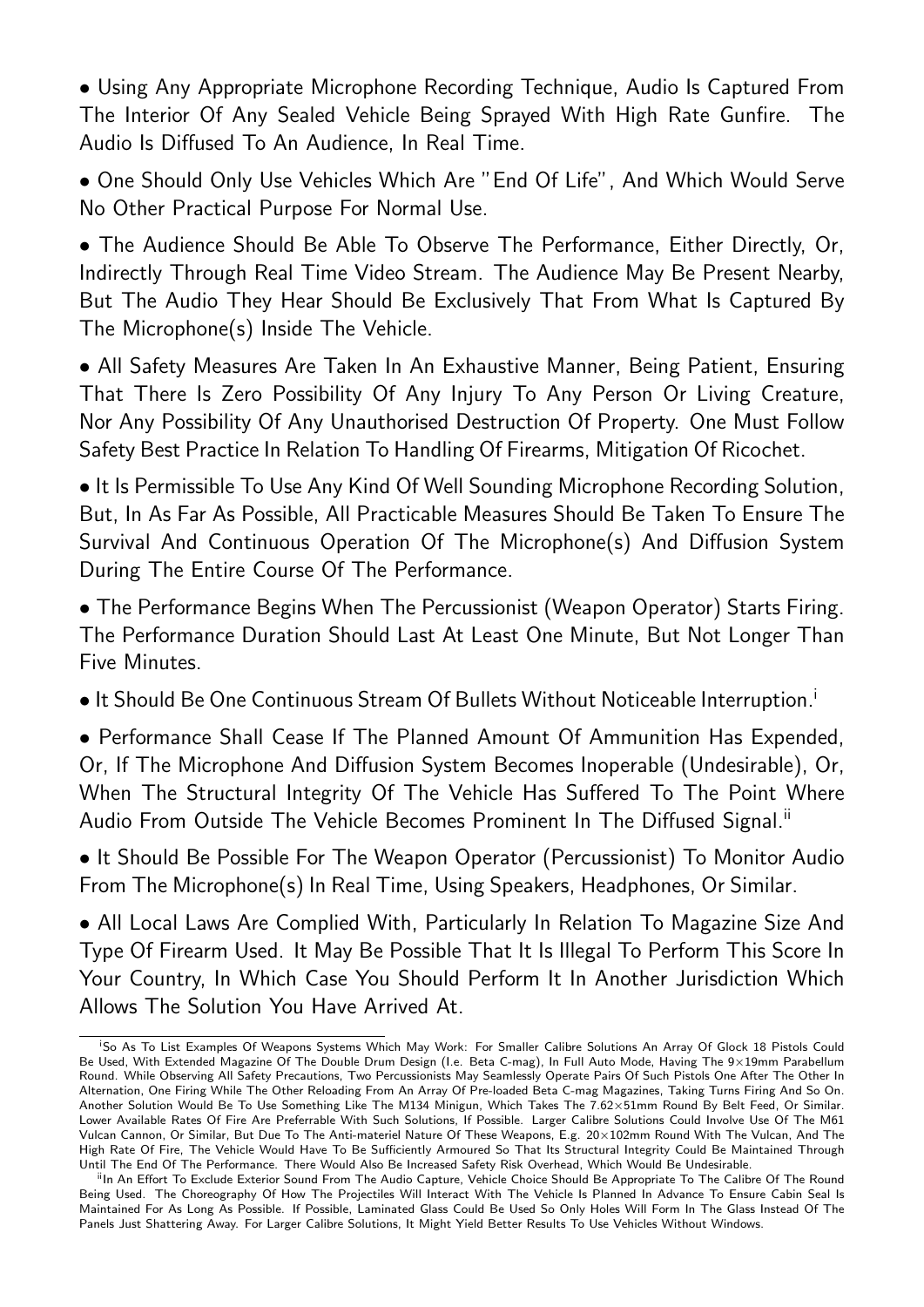## Addendum:

The Following Comprises Part Of The Performance Of This Verbal Score, And Without The Full Execution Of The Below Rules, It Is Then Not This Artwork Which Is Executed, But Something Else, And Not Attributable To David Ernest Mc Carthy.

Those Causing This Verbal Score To Be Performed (Performers And Organisers), By Undertaking Any Action To Perform This Verbal Score, Agree, That They Are Jointly And/Or Severally Liable, On An Exclusive Basis, For Any Loss, Harm, Or Damage That May Occur Through Their Actions. Further, Those Causing This Verbal Score To Be Performed, Fully Indemnify The Composer Against Any Liability Arising Out Of Their Actions In Any Attempt, Successful Or Otherwise, Of Performance Of This Verbal Score. It Is Necessary For All Persons In Attendance At The Performance, And All Those Working On The Performance, To Sign Legal Waivers With One Hundred Percent Effect In All Relevant Jurisdiction(s) That They Are Attending As Spectators, Working On, Or Undertaking This Work, Solely At Their Own Risk. Expert Legal Advice Is Sought By The Performers And Organisers From Properly Competant Practioners In All Relevant Jurisdictions To Ensure That Such Waivers Will Be Binding And Enforceable In Full In All Jurisdictions. If This Is Impossible, Then The Score Must Not Be Performed.